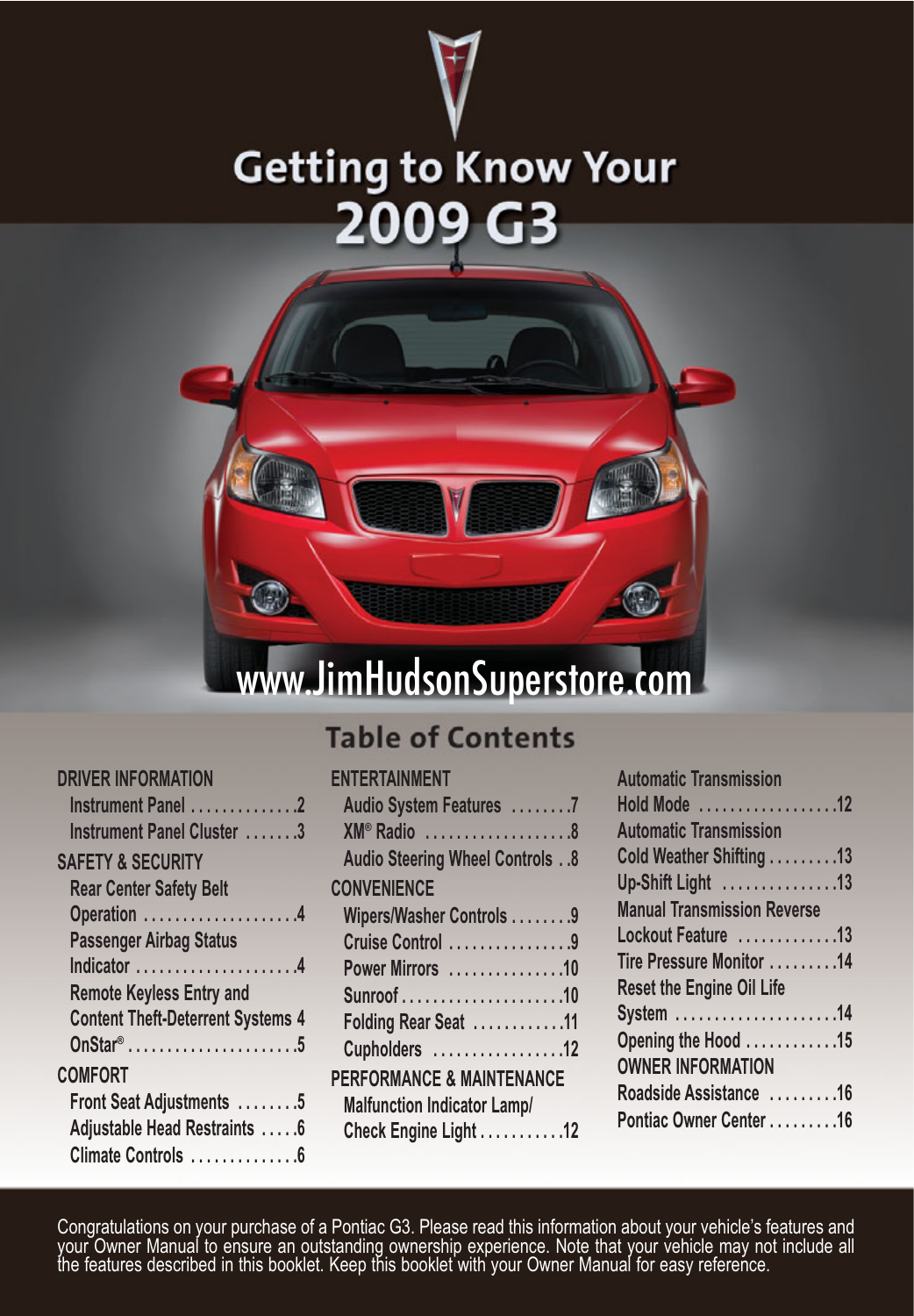## **<sup>2</sup> Getting to Know Your G3**

## *DRIVER INFORMATION*

#### **Instrument Panel**



The main features of the instrument panel include:

- A. Turn Signal/Headlamp Control Lever
- B. Instrument Panel Cluster
- C. Windshield Wipers/Washer Lever
- D. Clock/Passenger Airbag Status Indicator
- E. Audio System
- F. Power Mirror Controls (if equipped)
- G. Hood Release
- H. Audio Steering Wheel Controls (if equipped)
- I. Horn
- J. Cruise Control (if equipped)
- K. Climate Controls
- L. Shift Lever
- M. Accessory Power Outlet
- N. Hazard Warning Flashers Button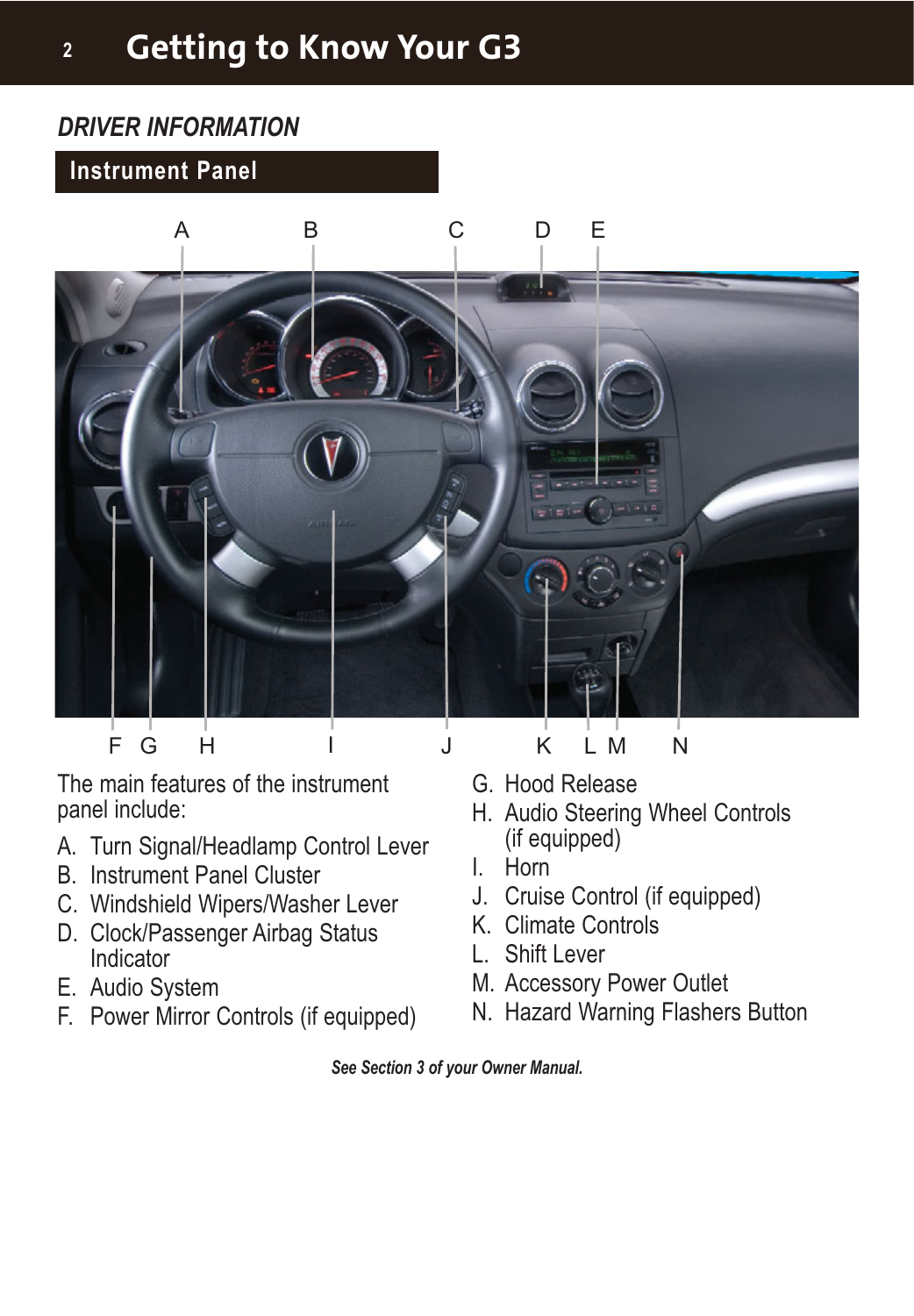### **Instrument Panel Cluster**



The instrument panel cluster is designed to let you know at a glance how your vehicle is running. It includes these key features:

- A. Tachometer
- B. Speedometer
- C. Odometer/Trip Odometer
- D. Fuel Gauge
- E. Engine Coolant Temperature Gauge

**Note:** The instrument panel cluster is designed to let you know about many important aspects of your vehicle's operation. It is important to read your Owner Manual and become familiar with the information being relayed to you by the lights, gauges and indicators, as well as what action can be taken to ensure safety and to prevent damage.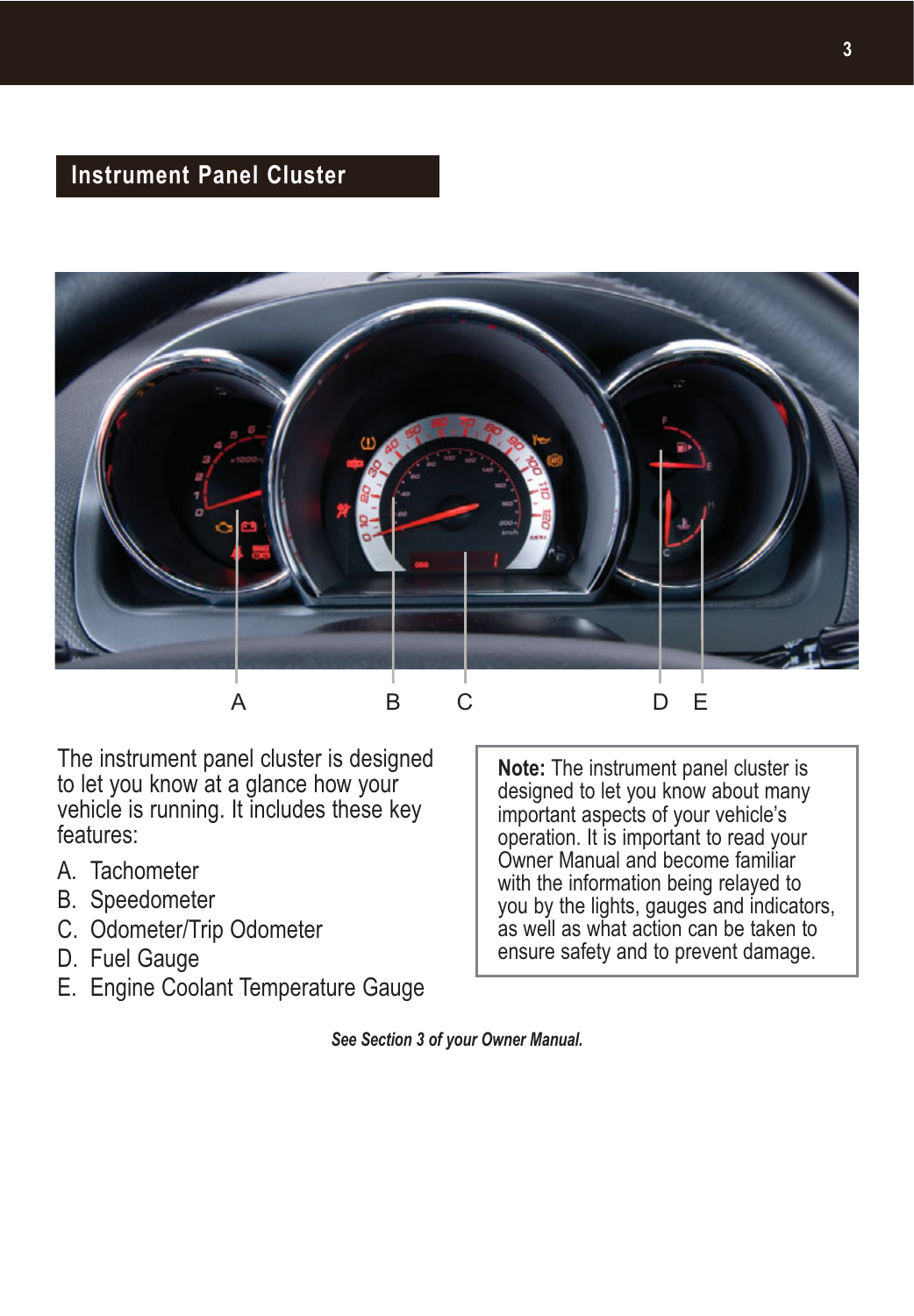#### *SAFETY & SECURITY*

**Rear Center Safety Belt Operation**



Your vehicle has a retractable safety belt in the rear center seating position. The safety belt should be unlatched and retracted only when folding the rear seat.

- When fastening the safety belt, connect it to the belt buckle with the red release button (A).
- When folding the rear seatback, disconnect the safety belt latch plate by inserting a narrow-ended tool (such as a key) into the hole on the belt buckle (B). Allow the belt to retract.
- When unfolding the rear seatback, connect the safety belt by pushing the safety belt latch plate into the belt buckle with the keyhole. Make sure the belt is not twisted.

*See Section 1 of your Owner Manual.*

#### **Passenger Airbag Status Indicator**

Your vehicle is equipped with a Passenger Sensing System located in the front passenger seat for the front passenger frontal airbag, and a passenger airbag status indicator located on top of the instrument panel.

**Note:** It is recommended that children not be placed in the front passenger seat, even with the Passenger Sensing System. All children should be properly secured in a rear seat.

**A B** *See Section 1 of your Owner Manual.*

**Remote Keyless Entry and Content Theft-Deterrent Systems (if equipped)**

#### **Remote Keyless Entry System**

The Remote Keyless Entry (RKE) transmitter is integral to the ignition key. Functions include:



**fa** (Lock): Press this

button to lock all the doors and arm the Content Theft-Deterrent System.

**(Unlock):** Press this button to unlock all the doors and disarm the Content Theft-Deterrent System.

**(2)** (Panic Alarm): Press this button to activate the panic alarm. The hazard lamps will flash and an alarm will sound for about 28 seconds. To cancel the alarm, press any button on the transmitter.

## **Content Theft-Deterrent System**

The Content Theft-Deterrent System will be armed only if the doors are locked using the remote transmitter. It will not arm if the doors are locked using the key or the manual door lock.

To cancel the alarm, press any button on the transmitter or unlock either front door with the key.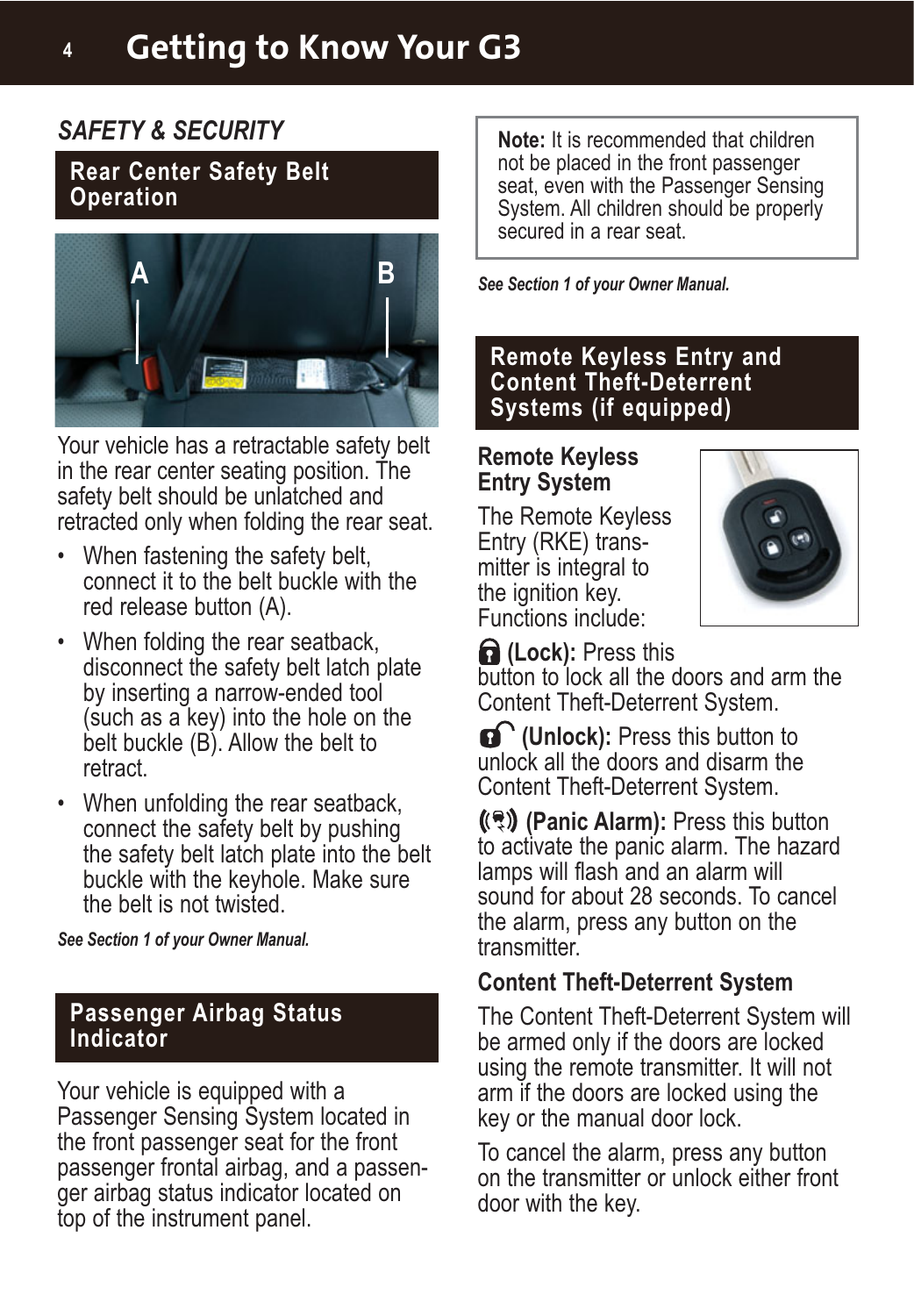#### **Transmitter Range**

The RKE transmitter's range is up to about 65 feet (20 m). If range is reduced, check the:

- Distance you may be too far away.
- Location other vehicles or objects may be blocking the signal.
- Battery it may be weak and need to be replaced.

*See Section 2 of your Owner Manual.*

## **OnStar®**

Your vehicle may feature the OnStar Safe & Sound Plan or the uplevel OnStar Directions & Connections Plan, with one year of OnStar service from the date you purchased your new vehicle. OnStar offers a variety of capabilities, such as Remote Door Unlock, Automatic Airbag Deployment Response, and Hands-Free Calling.

Press the OnStar button to ask an OnStar Advisor about the service plan you have or to upgrade your plan.

For more information, refer to your OnStar Owner's Guide, call 1-888-4-ONSTAR (1-888-466-7827), or visit **onstar.com**.

*See Section 2 of your Owner Manual.*

## *COMFORT*

## **Front Seat Adjustments**



#### **Seat Adjustment**

• Lift the bar (A) under the front of the seat to slide the seat to the desired position; then release the bar.

#### **Seat Height Adjustment (Driver's Seat only)**

• Turn the height adjustment knob (B) on the outboard side of the driver's seat cushion to raise or lower the seat.

#### **Seatback Recline Adjustment**

• Lift the recline lever (C) on the outboard side of the seat to move the seatback to the desired position; then release the lever.

#### **Lumbar Adjustment (Driver's Seat only)**

• Raise or lower the lumbar support lever (D) on the outboard side of the driver's seatback to adjust the position of the lumbar support.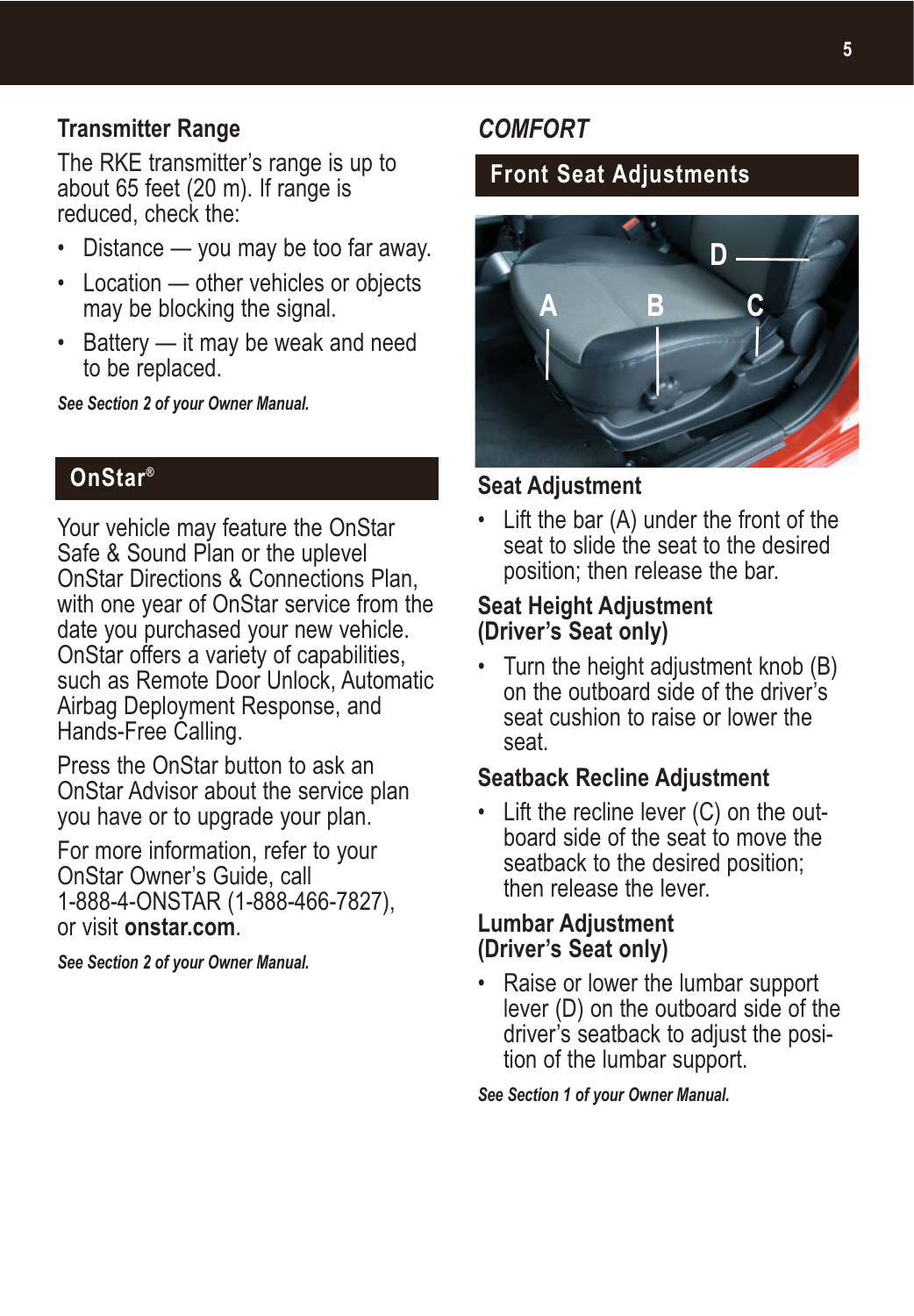## **<sup>6</sup> Getting to Know Your G3**

#### **Adjustable Head Restraints**



To adjust the position of a head restraint:

- Pull up the head restraint to raise it.
- Press the button on the guide sleeve on top of the seatback to lower the head restraint.

*See Section 1 of your Owner Manual.*

#### **Climate Controls**



Use the following controls to operate the climate control system:

**Air Temperature:** Turn the temperature control knob (A) to adjust the temperature setting.

**(Fan):** Turn the fan control knob (B) to adjust fan speed.

**Air Delivery:** Turn the airflow selection knob (C) to change the direction of the air delivery to vent, bi-level, floor, defog or defrost mode.

**A/C (Air Conditioning)** (if equipped): With the fan turned on, press this button to turn the air conditioning on or off. The air conditioning turns on automatically when the defog or defrost mode is selected.

**(E)** (**Recirculation**): Press this button to prevent outside air from entering the vehicle. Recirculation will not operate when the floor, defog or defrost mode is selected.

**Note:** When the recirculation mode is used for extended periods without the air conditioning, the air humidity increases and the windows may fog more easily.

**(Rear Defogger):** Press this button to turn the rear window defogger on or off. The heated outside rearview mirrors (if equipped) will also activate.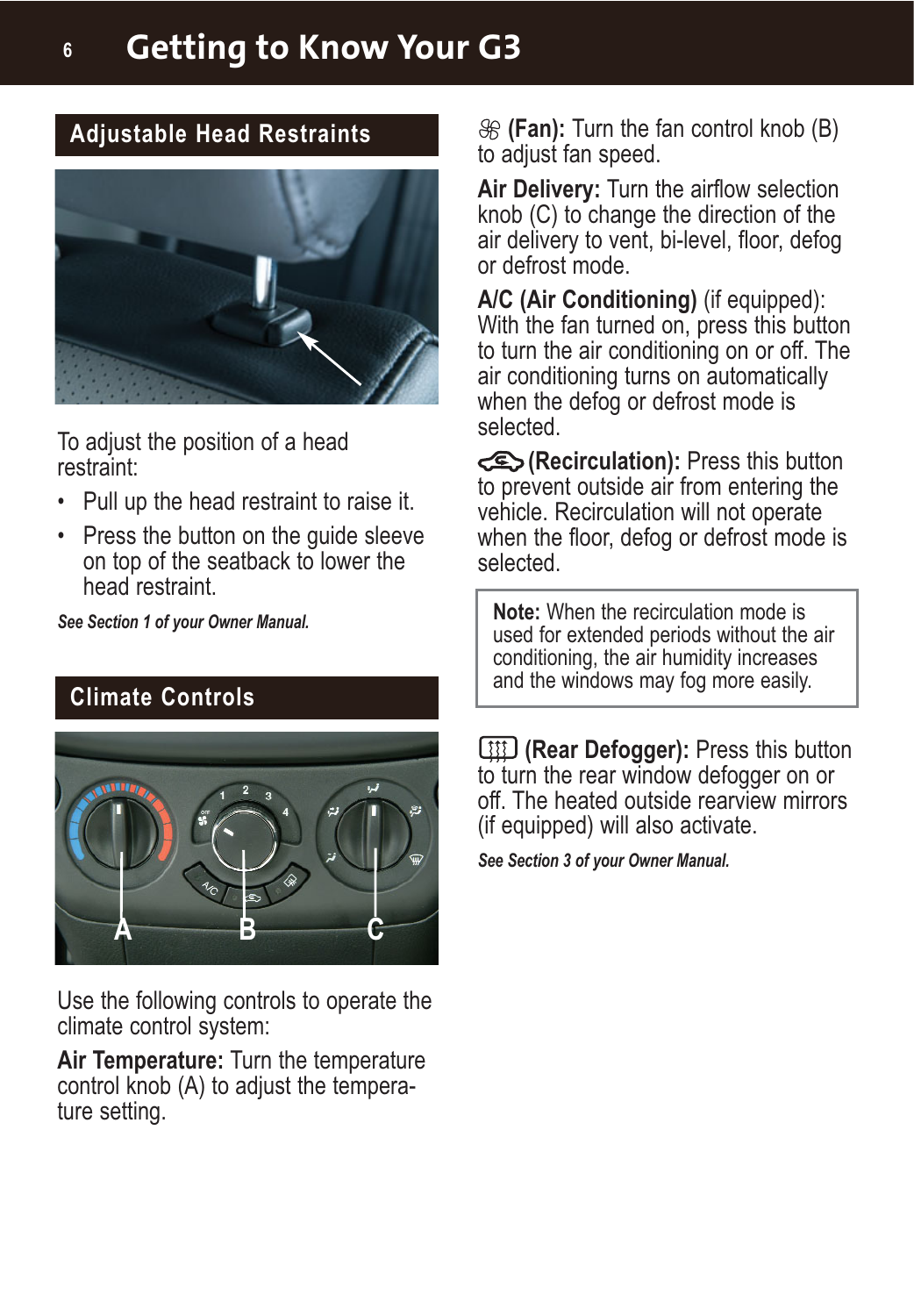## *ENTERTAINMENT*

## **Audio System Features**



#### **Radio/CD system**

While most of the features on the audio system will look familiar, some of the following may be new:

**(Power/Volume):** Press this knob to turn the system on or to mute the volume. Turn the knob to adjust the volume. Press and hold the knob to turn off the system.

 $\bowtie$   $\bowtie$  (**Seek**): Press the right or left Seek button to go to the next or previous radio station or, when a CD is playing, to the next track or the start of the current track.

**(Tune):** Press these buttons to select radio stations or, when a CD is playing, to select a track.

**SCAN:** Press this button to scan radio stations. Press the button again to stop scanning.

**SOUND:** Press this button to access the tone control (bass/treble), speaker control (balance/fade) and other system features. Press the pushbutton under the desired feature to select it. Turn the volume knob to adjust the setting.

**BAND:** Press this button to switch between AM, FM, and XM (if equipped) bands. When playing a CD, press this button to switch to the radio.

**FAV (Favorite):** Press this button to go through up to six pages of any combination (AM, FM, or XM, if equipped) of preset favorite radio stations. On each page, up to six presets are available by using the six pushbuttons below the radio display.

**CD/AUX (CD/Auxiliary):** Press this button to switch to CD operation. Press it again to switch to operation of an auxiliary device, such as a portable audio player.

**Portable Audio Device:** A portable audio device (such as an iPod® or MP3 player) can be connected to the auxiliary input jack located on the radio. Press the AUX button to play audio from the portable device over the vehicle speakers. To optimize speaker volume, fully increase the volume level of the portable device.

#### **Favorite Stations**

Before setting your preset stations, park the vehicle.

**Note:** Engaging in extended searching for specific audio stations or songs by using buttons and knobs — or giving extended attention to entertainment tasks — can lead you to look away from the road frequently or for prolonged periods, which may cause you to miss seeing things on the road that you need to see. Avoid engaging in extended searching for specific items while driving.

You can set up to six pages of any combination (AM, FM, or XM, if equipped) of favorite radio stations, with up to six stations stored on each page.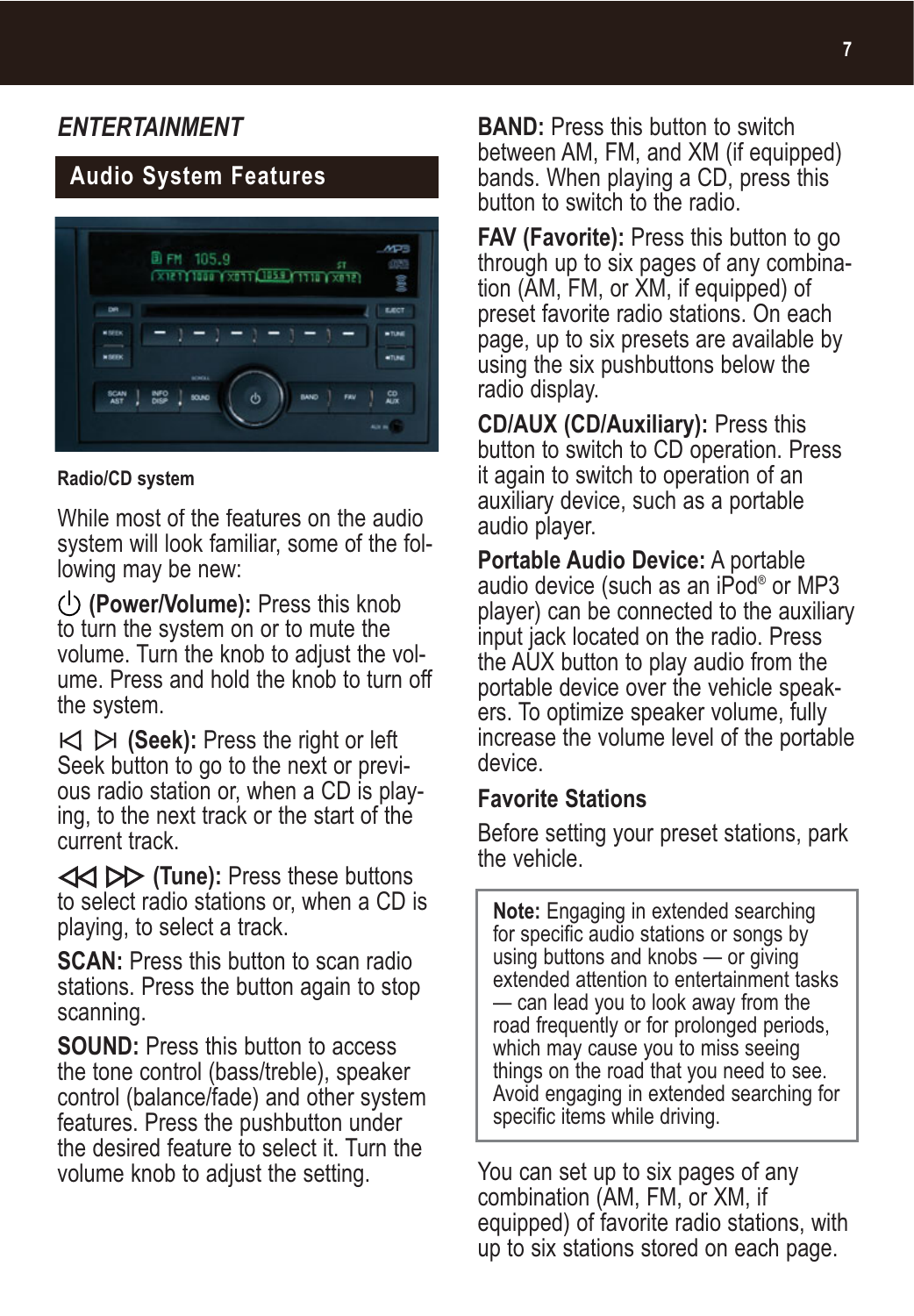## **Set Number of Favorite Station Pages**

- 1. Press and hold the FAV button to display the setup menu.
- 2. Press the pushbutton below the desired number of favorite station pages.
- 3. Press the FAV button. You may now begin storing your favorite stations for the chosen number of pages.

## **Store Favorite Stations**

- 1. Tune in the desired radio station.
- 2. Press the FAV button to display the pages where the station is to be stored.
- 3. Press and hold one of the six pushbuttons until a beep sounds.
- 4. Repeat the steps for each pushbutton on each page.

## **Playing MP3 Files**

The audio system has MP3 file playback capability. When playing a CD containing MP3 audio tracks, an MP3 label will be displayed.

*See Section 3 of your Owner Manual.*

## **XM® Radio**

XM Radio offers more than 170 channels of digital-quality sound that goes wherever you go — coast to coast. After a free three-month trial period, activation and service subscription fees apply. Service is based in the continental U.S. and Canada. For more information, visit XM online at **www.XMradio.com** or call 1-800-929-2100.

*See Section 3 of your Owner Manual.*

#### **Audio Steering Wheel Controls (if equipped)**

The following audio controls are located on the steering wheel:

**+ VOLUME –:** Toggle the outer button (A) upward or downward to

adiust the volume.



**PWR:** Press this button to turn the system on or off, or simply tap this button to mute the system.

**MODE:** Press this button to switch between AM, FM, XM (if equipped), CD and AUX operation.

**SEEK:** Press this button to go to the next preset radio station or, when a CD is playing, to the next track.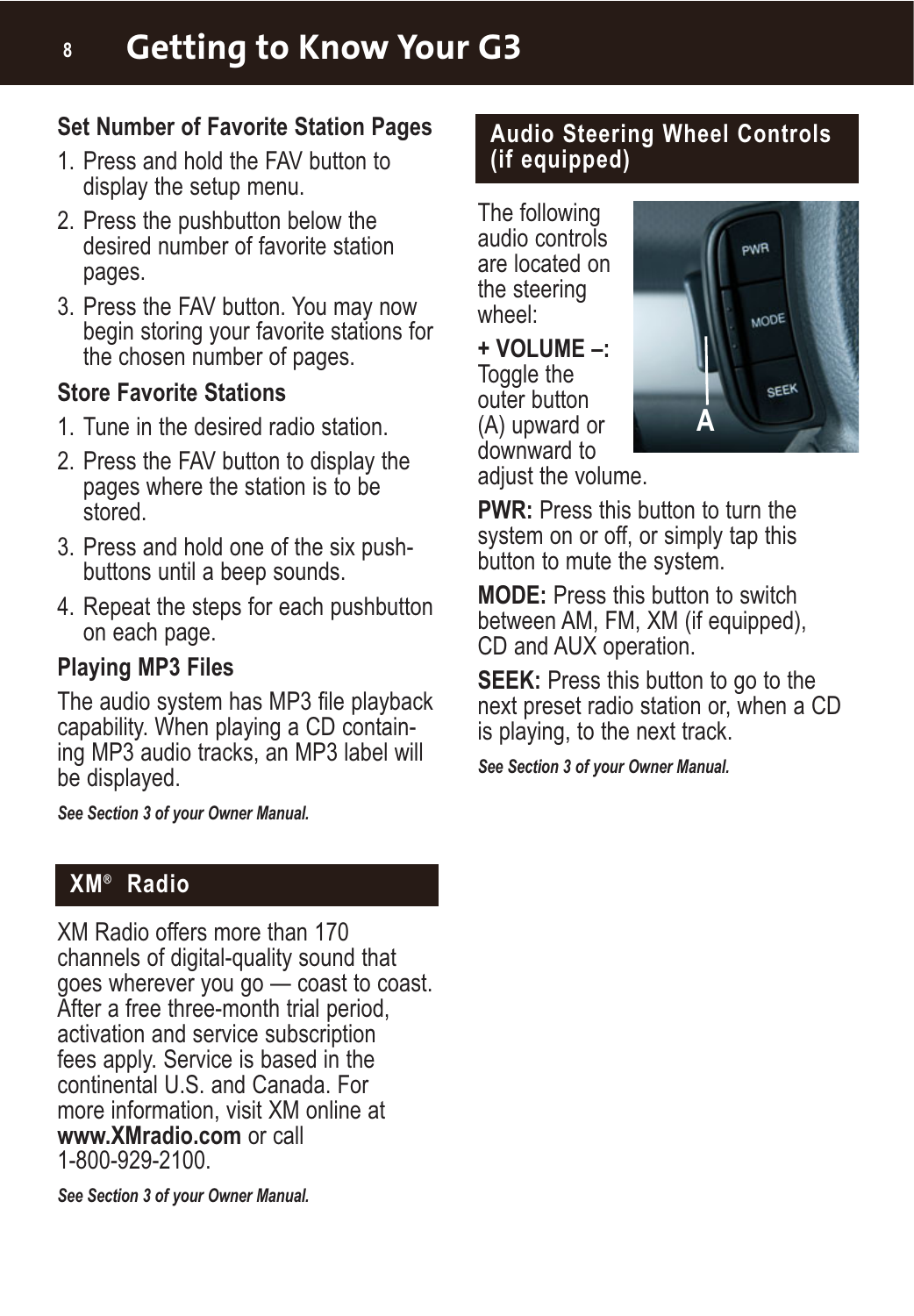## *CONVENIENCE*

## **Wipers/Washer Controls**



The lever on the right side of the steering column operates the front windshield wipers and the rear wiper.

#### **Windshield Wipers/Washer**

To operate the front wipers and washer, move the lever to the following positions:

**OFF:** Move the lever to this position to turn off the windshield wipers.

**INT (Intermittent):** Move the lever up to the first position to choose a delayed wiping cycle. Turn the band to adjust the delay between wipes.

**LO (Low Speed):** Move the lever up to the second position for steady, lowspeed wipes.

**HI (High Speed):** Move the lever up to the third position for rapid, high-speed wipes.

**(Washer):** Pull the lever toward you to spray washer fluid on the windshield and activate the wipers.

#### **Rear Wiper/Washer**

The rear wiper and washer operate in the following positions:

**(Rear Wiper):** Turn the end of the lever to the first position to operate the rear wiper continuously.

**(Rear Washer):** Turn the end of the lever to the second position to spray washer fluid on the rear window and operate the rear wiper continuously.

*See Section 3 of your Owner Manual.*

## **Cruise Control (if equipped)**

RES  $\ddot{}$ ন্ত ረካ

**SET** 

The cruise control buttons are located on the right side of the steering wheel.

#### **Set Cruise Control**

1. Press

the  $\mathcal{E}(1)$ (On/Off) button to turn on cruise control.

- 2. Accelerate to the desired speed.
- 3. Press the SET– button. An indicator light on the instrument panel cluster will illuminate.
- 4. Take your foot off the accelerator pedal.

#### **Increase Speed**

- Press and release the RFS+ button to increase speed by 1 mph.
- Press and hold the RES+ button until you reach the desired speed; then release the button
- Use the accelerator to reach the desired speed; then press the SET– button. Release the button and the accelerator pedal.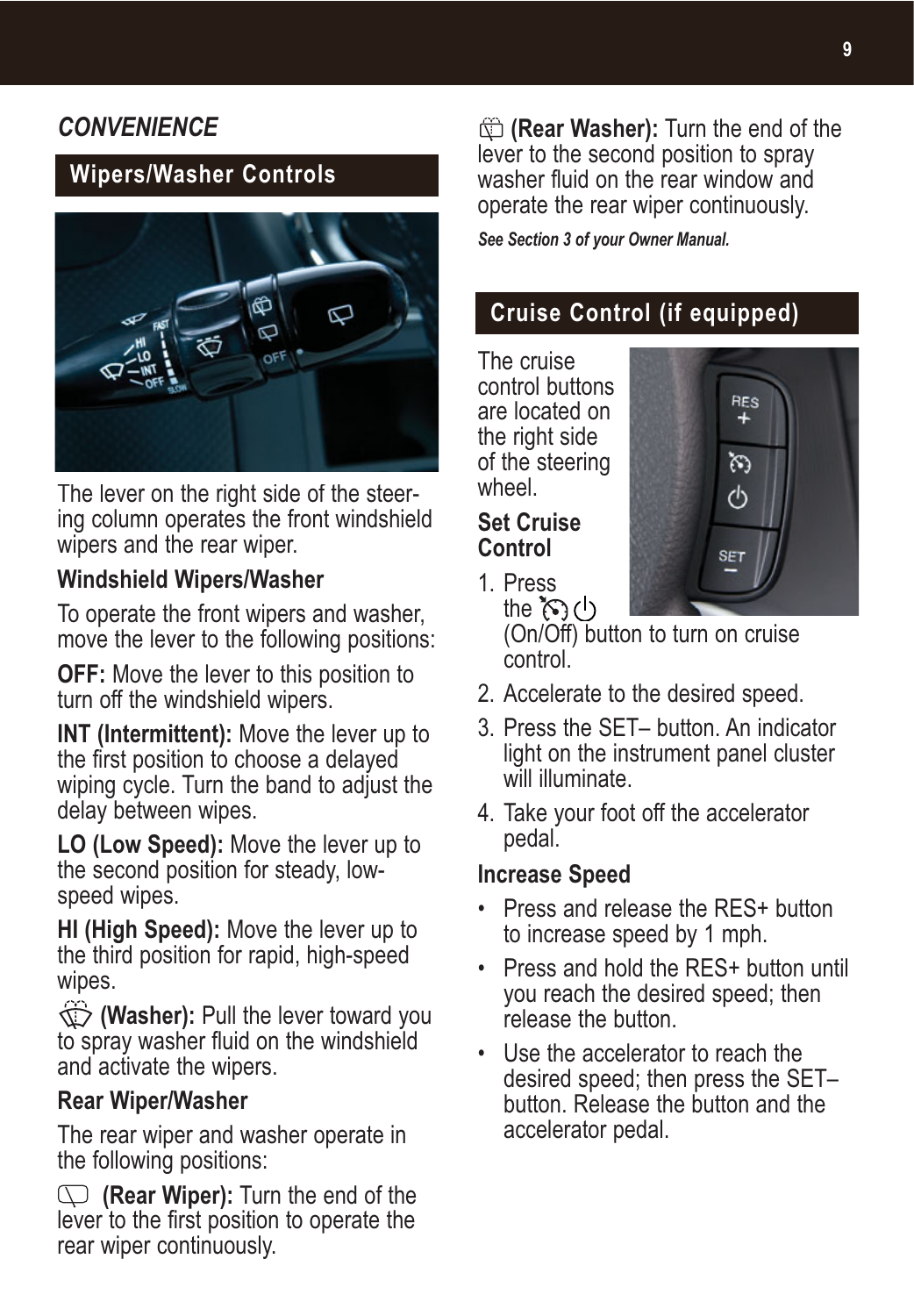#### **Reduce Speed**

- Press and release the SET– button to reduce speed by 1 mph.
- Press and hold the SET– button until you reach the desired lower speed; then release the button.

#### **Resume a Set Speed**

• To return to a set speed after having used the brakes, press the RES+ button. Vehicle speed must be more than 24 mph.

#### **End Cruise Control**

- Step lightly on the brake pedal (or clutch pedal, if equipped) to cancel cruise control but retain the set speed in memory.
- Press the  $\mathcal{L}$  (button to erase the set speed and turn off cruise control.

*See Section 3 of your Owner Manual.*

## **Power Mirrors (if equipped)**



The outside rearview mirrors may be adjusted using the controls located on the left side of the instrument panel.

• Use the selector switch to select the driver-side (left) mirror or passengerside (right) mirror; then use the control pad to move the mirror in the desired direction.

## **Sunroof (if equipped)**



The control switch for the sunroof is located on the headliner between the sun visors.

#### **Vent**

• To open the sunroof to the vent position, press and hold the driver's side of the switch. Press and hold the passenger's side of the switch to close the sunroof.

#### **Open/Close**

• To fully open the sunroof, press and hold the passenger's side of the switch. Press and hold the driver's side of the switch to close the sunroof.

#### **Sunshade**

• The sunshade must be manually opened and closed.

*See Section 2 of your Owner Manual.*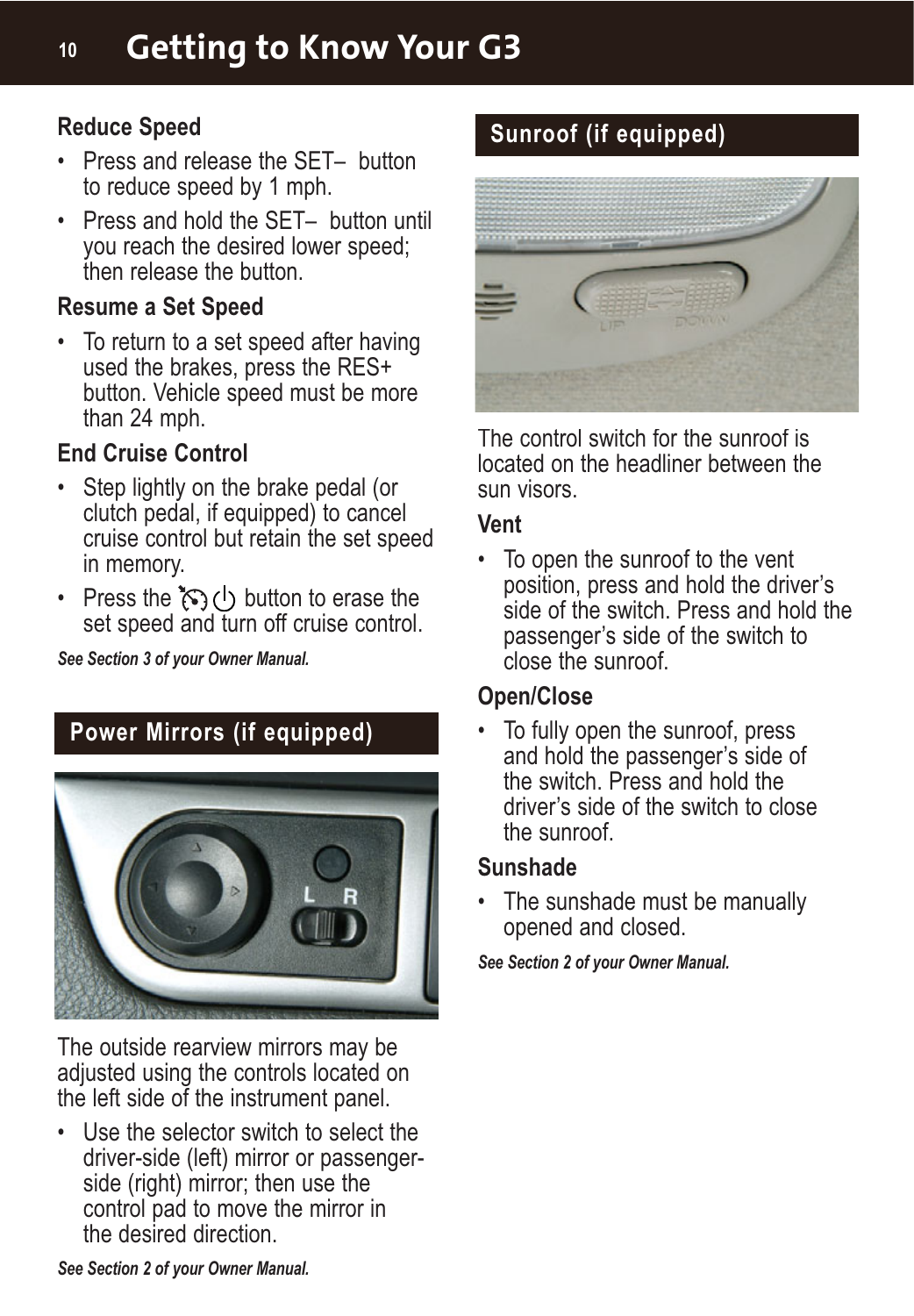## **Folding Rear Seat**

Either side of the G3's 60/40 split seatback may be folded down individually, or both at the same time:

- 1. Lower the head restraints completely.
- 2. Detach the center safety belt by inserting the key into the slot in the mini buckle and pressing the release button.
- 3. Pull up the release knob on top of the seatback.



4. Fold each seatback forward and down.



To fold and tumble the rear seatbacks for more cargo space:

5. Move the safety belt buckles out of the space between the seatback and seat cushion.

6. Pull the release handles on the rear side of each seat cushion.



7. Lift and fold up the seat cushion.



8. Clip the hook to the front seat head restraint to secure the folded rear seat.



Reverse this process to return the rear seat to the upright position.

• Before lowering the seat cushion, place the safety belt buckles behind the rear seat position so they are not pinched under the seat.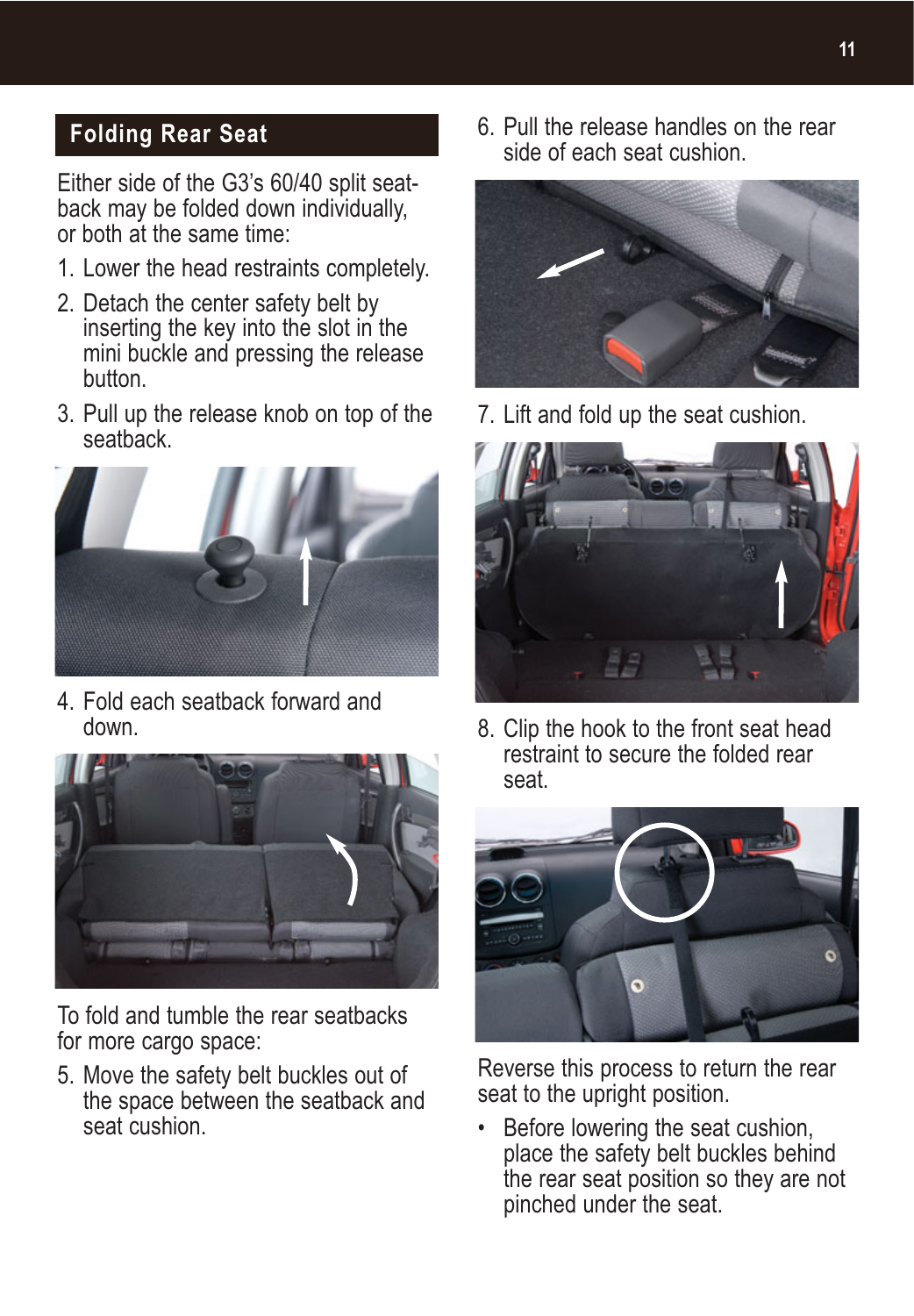## **<sup>12</sup> Getting to Know Your G3**

place the safety belts into the side retaining clips (A) to avoid catching the belt behind the seatback.



- To raise the seatback, lift it up and push it rearward until it locks in place.
- Place the safety belt buckles and center seat safety belt in their original positions.

*See Section 1 of your Owner Manual.*

## **Cupholders**



Two cupholders are located in the center of the instrument panel.

To open the front cupholder door, press on its outer edge.

There also is a cupholder located in the rear of the center console.

*See Section 2 of your Owner Manual.*

## • Before raising the rear seatbacks, *PERFORMANCE & MAINTENANCE*

#### **Malfunction Indicator Lamp/ Check Engine Light**

**If the light is flashing:** A misfire condition has been detected. When it is safe to do so, stop the vehicle and turn the engine off. Wait 10 seconds and restart the engine. If the light continues to flash, see your dealer for service as soon as possible.

**If the light is on steady:** If you recently put fuel into your vehicle, reinstall the fuel cap, making sure that it is tight. A few driving trips with the cap properly installed should turn off the light.

*See Section 3 of your Owner Manual.*

#### **Automatic Transmission Hold Mode (if equipped)**

This feature allows the automatic transmission to stay in a specific gear range.

When the Hold mode is selected in the "D" position, the transmission is held in 3rd gear, which locks out overdrive (4th gear) and provides additional torque and responsiveness at most higher speeds. This allows for engine braking during higher speed descents and decelerations.

Similarly, if the Hold mode is selected in the "2" position, the transmission will start in 2nd gear (instead of 1st), helping to reduce wheelspin when starting out on slippery surfaces.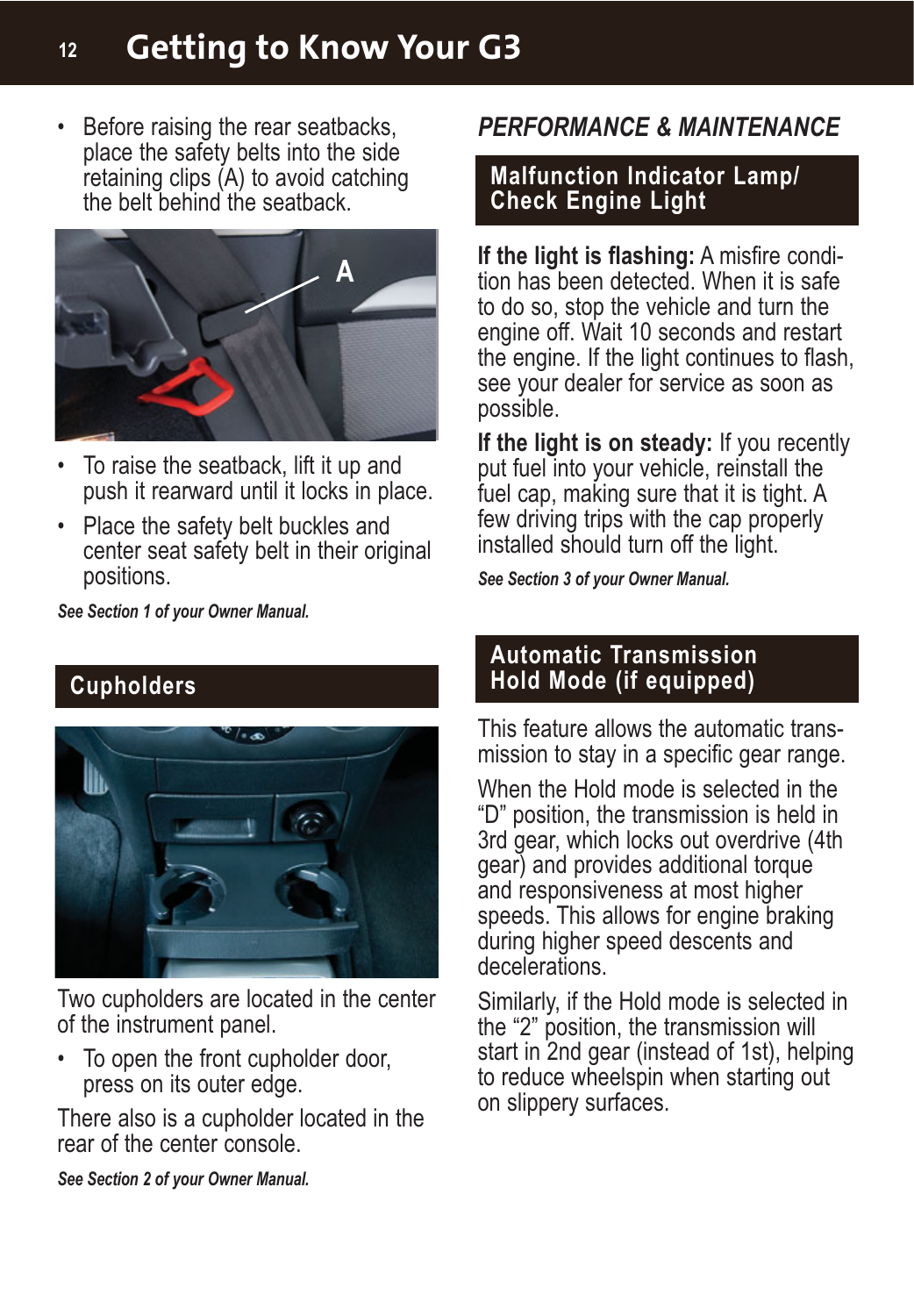**Note:** Since selecting the Hold mode in the "D" position locks the transmission in 3rd gear and prevents downshifts to 2nd or 1st gear, acceleration from a standstill or near standstill on dry pavement will be slower than expected. The Hold mode should not be selected during these situations.



#### **Select the Hold Mode**

- 1. Place the shift lever in the gear range you want to hold.
- 2. Press the HOLD button (A) located on the shift lever console. (The HOLD indicator light on the instrument panel cluster will illuminate.)

To turn off the Hold mode and return to normal automatic transmission operation, press the HOLD button again.

*See Section 2 of your Owner Manual.*

#### **Automatic Transmission Cold Weather Shifting (if equipped)**

When operating your vehicle in severe cold conditions, the transmission may be prevented from shifting into 4th gear until the transmission fluid has warmed up to its operational temperature. It may take several miles of driving to warm up the fluid and enable the 4th gear upshift.

While the fluid is warming up, your vehicle will shift normally between 1st, 2nd and 3rd gear.

*See Section 2 of your Owner Manual.*

## **Up-Shift Light (if equipped)**

Vehicles with a manual transmission are equipped with an Up-Shift light that indicates when to shift to achieve the best possible fuel economy.

When the  $\hat{\wedge}$  (Up-Shift) light on the instrument panel cluster illuminates, shift to the next higher gear when conditions permit.

It is normal for the light to turn on and off if the position of the accelerator pedal is changed quickly. When downshifting, ignore the light.

*See Section 2 of your Owner Manual.*

#### **Manual Transmission Reverse Lockout Feature (if equipped)**

This feature prevents the engagement of Reverse (R) gear when the vehicle is moving forward.

• To shift into Reverse (R), depress the clutch pedal; then lift up the ring on the shift lever and shift into Reverse (R). Slowly release the clutch pedal while pressing the accelerator pedal.

**Note:** Shifting into Reverse (R) gear while your vehicle is moving forward could damage the transmission. Shift into Reverse (R) only after the vehicle is stopped.

*See Section 2 of your Owner Manual.*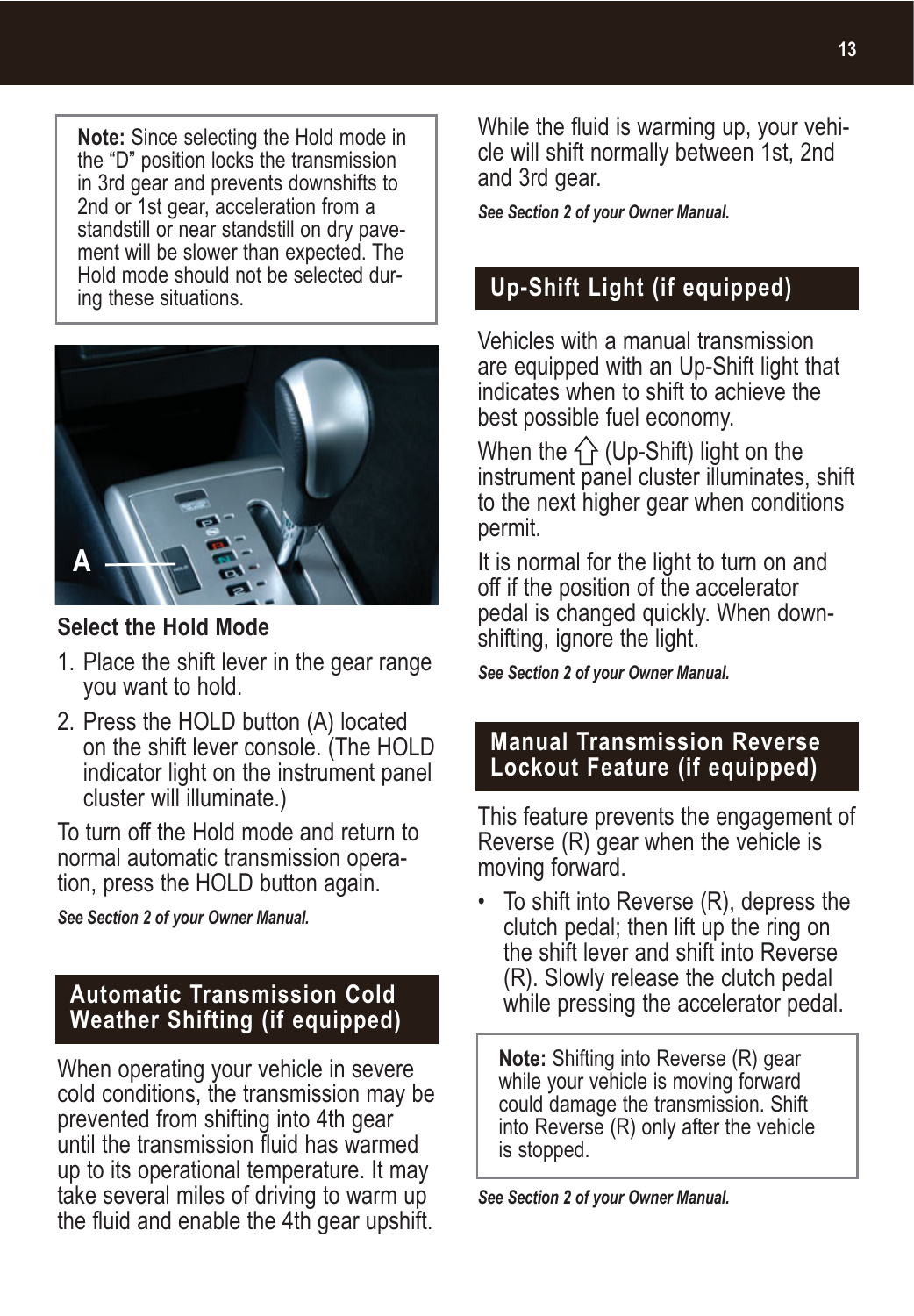## **Tire Pressure Monitor**

The Tire Pressure Monitor alerts you when a significant reduction in pressure occurs in one or more of your vehicle's tires by illuminating the  $\langle \cdot \rangle$  (Low Tire Pressure) warning light on the instrument panel cluster. The low tire pressure warning light will remain on until you correct the tire pressure.

#### **Correcting the Tire Pressure**

When the low tire pressure warning light illuminates, you must inflate the tire to the proper tire pressure (just as you must refuel the vehicle when the low fuel warning light illuminates). The Tire and Loading Information label shows the correct tire pressure for the tires when they're cold. "Cold" means your vehicle has been sitting for at least three hours or driven no more than one mile.

During cooler conditions, the low tire pressure warning light may appear when the vehicle is first started and then turn off as you start to drive. This could be an early indicator that the tire pressures are getting low and the tires need to be inflated to the proper pressure.

**Note:** The Tire Pressure Monitor can alert you about low tire pressure, but it doesn't replace normal monthly tire maintenance.

*See Sections 3 and 5 of your Owner Manual.*

#### **Reset the Engine Oil Life System**

The Oil Life System calculates engine oil life based on vehicle use and illuminates the Y<sub>the</sub> (Change Engine Oil) light on the instrument panel cluster when it's necessary to change your engine oil and filter. The Oil Life System should be reset only following an oil change.

To reset the Oil Life System:

- 1. Turn on the ignition, with the engine off.
- 2. Fully press and release the accelerator pedal three times within five seconds.
- 3. Turn off the ignition.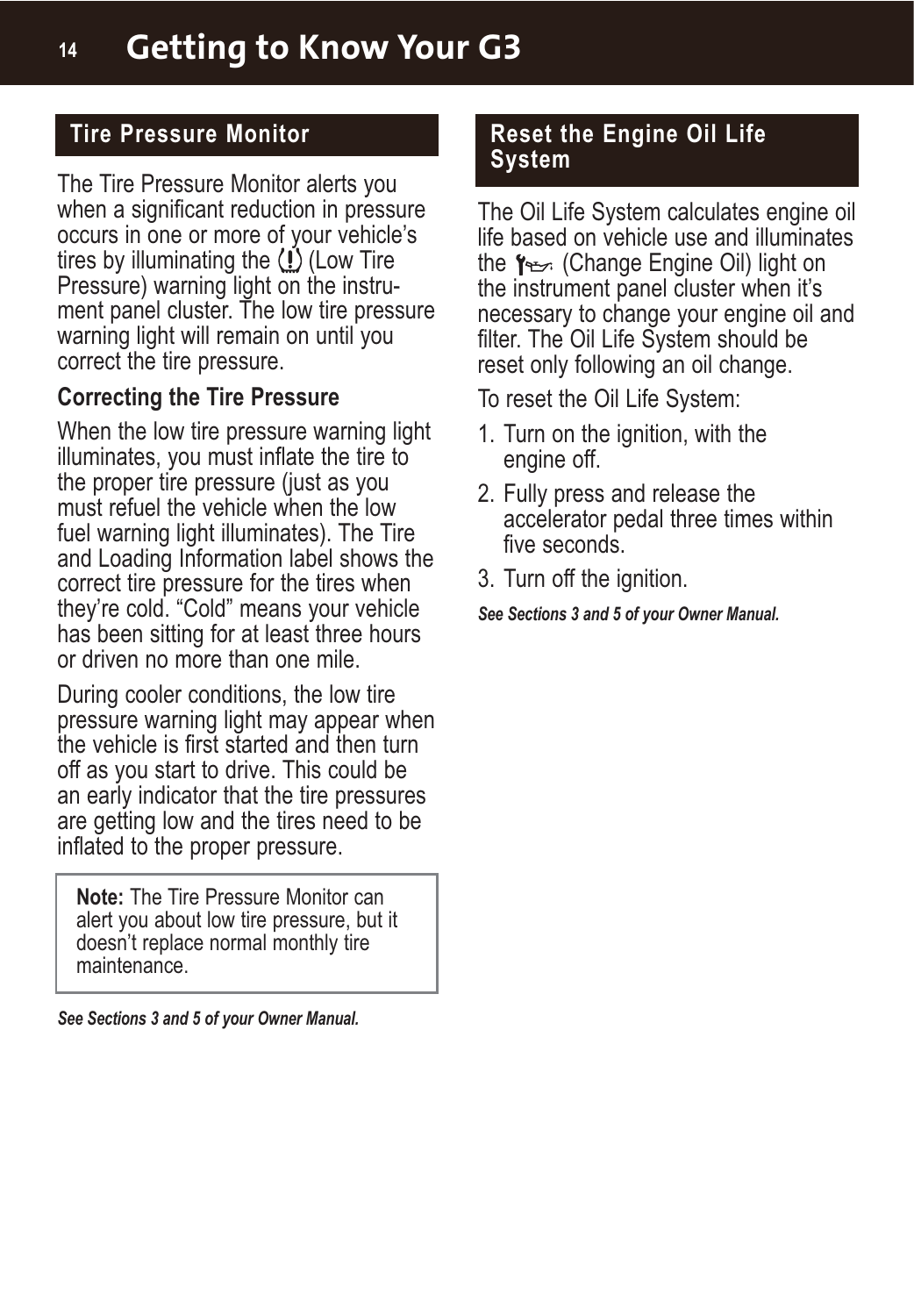## **Opening the Hood**

To open the hood:

1. Pull the  $\implies$  (Hood Release) handle (A) located on the lower-left side of the instrument panel.



2. At the front of the vehicle, feel under the front-center lip of the hood for the secondary hood release and push the lever up, using a squeezing motion.



3. Lift the hood and release the hood prop from its retainer on the underside of the hood. Place the hood prop into the slot on the inner fender.



To close the hood:

- 1. Lift up on the hood to relieve pressure on the hood prop. Remove the hood prop from the slot in the inner fender and return the prop to its retainer on the underside of the hood.
- 2. Lower the hood to 8–10 inches above the vehicle and release it to latch it fully. Check to ensure that it is latched properly and repeat if necessary.